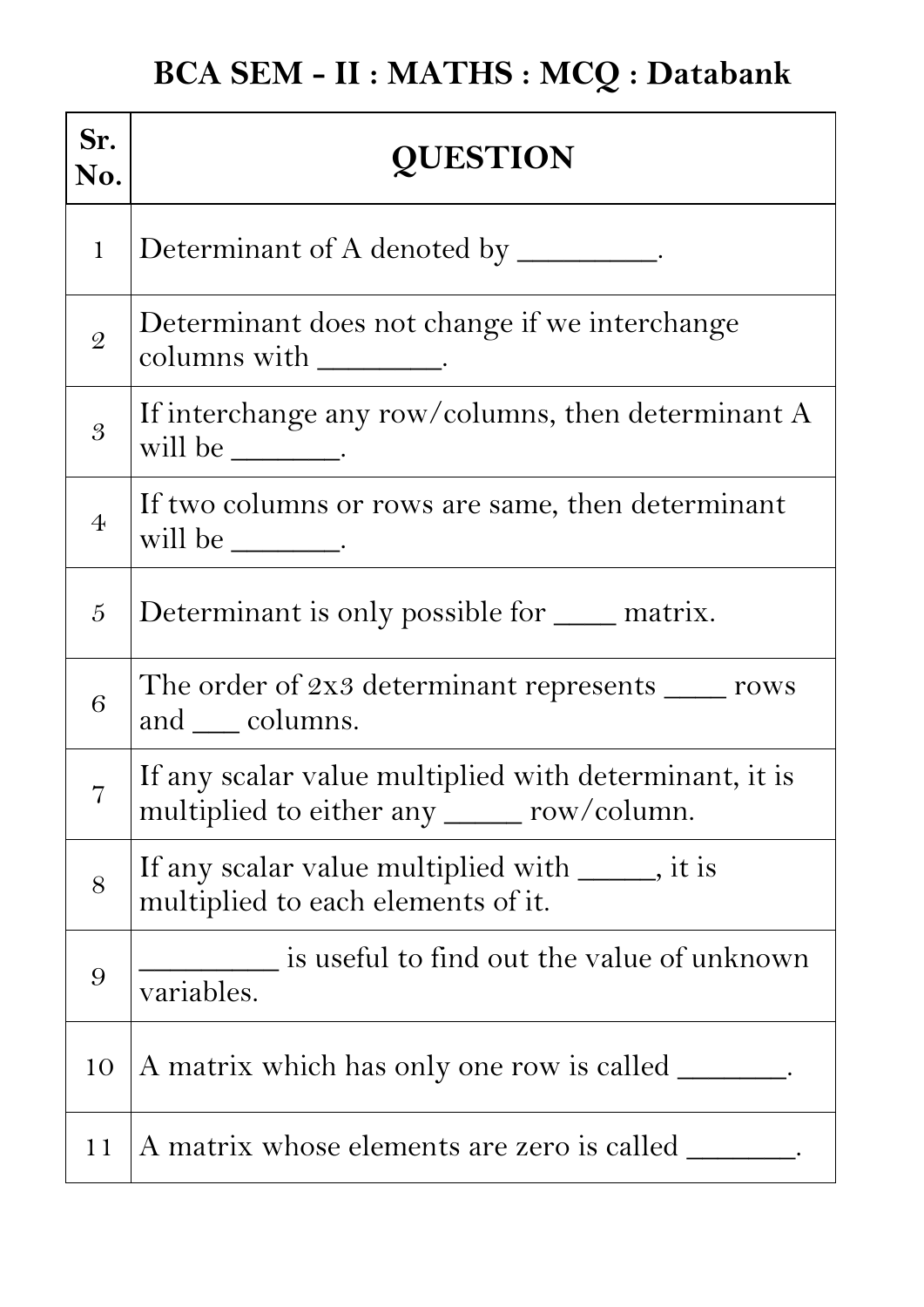| 12 | Null Matrix is denoted by______                                                                                                        |
|----|----------------------------------------------------------------------------------------------------------------------------------------|
| 13 | All the elements except those on its principal diagonal                                                                                |
| 14 | _ Matrix is must be diagonal matrix.                                                                                                   |
| 15 | Capital Letter "I" usually used for ______ matrix.                                                                                     |
| 16 | A Matrix is said to be Symmetric Matrix if $A' = \underline{\hspace{2cm}}$ .                                                           |
| 17 | A Matrix is said to be Skew Symmetric Matrix if $A' =$                                                                                 |
| 18 | Skew Symmetric Matrix is also called _______.                                                                                          |
| 19 | A Matrix is said to be Orthogonal Matrix if AA' =                                                                                      |
| 20 | If $ A  = 0$ , then A is said to be ________.                                                                                          |
| 21 | Find the value of x for which the matrix $A = \begin{bmatrix} 3-x & 2 & 2 \\ 2 & 4-x & 1 \\ -2 & -4 & -1-x \end{bmatrix}$ is singular. |
| 22 | If $\begin{bmatrix} 2+x & 3 & 4 \\ 1 & -1 & 2 \\ x & 1 & -5 \end{bmatrix}$ is a singular matrix, then x is                             |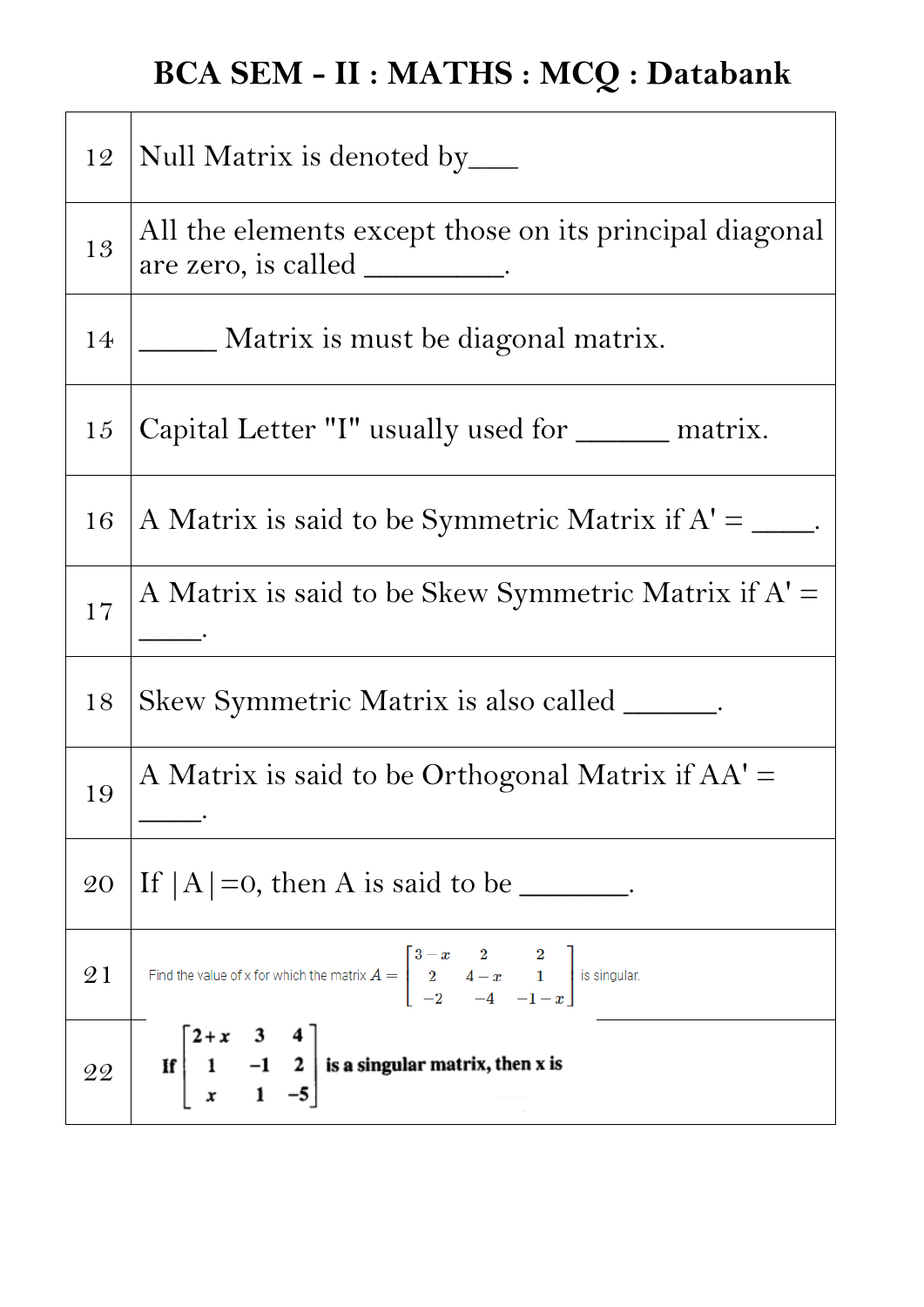| 23 | If $\Delta = \begin{vmatrix} 5 & 3 & 8 \\ 2 & 0 & 1 \end{vmatrix}$ , then write the minor of the element a <sub>23</sub> .<br>2 3                                                                                                                       |
|----|---------------------------------------------------------------------------------------------------------------------------------------------------------------------------------------------------------------------------------------------------------|
| 24 | The area of a triangle with vertices $(-3, 0)$ , $(3, 0)$ and<br>$(0, k)$ is 9sq.mt, ten value of $k = \underline{\ }$                                                                                                                                  |
| 25 | Find the minor of<br>second row<br>$\begin{bmatrix} 2 & -3 & 5 \\ 6 & 0 & 4 \\ 1 & 5 & -7 \end{bmatrix}$<br>third column                                                                                                                                |
| 26 | If the point $(3,-2)$ , $(x, 2)$ , $(8,8)$ are collinear, then find<br>the value of x.                                                                                                                                                                  |
| 27 | Find the minor of 6<br>and cofactor<br>$\Delta = \begin{vmatrix} 1 & 2 & 3 \\ 4 & 5 & 6 \\ 7 & 8 & 0 \end{vmatrix}$ and computed and contract and contract of the same stress.<br>of 4 respectively in                                                  |
| 28 | Using properties of determinants, $\begin{vmatrix} 1 & a & a^2 - bc \\ 1 & b & b^2 - ca \\ 1 & c & c^2 - ab \end{vmatrix} =$                                                                                                                            |
| 29 | $\begin{bmatrix} 1 & 0 & 1 \end{bmatrix}$<br>9. If $A = \begin{bmatrix} 0 & 1 & 2 \\ 0 & 0 & 4 \end{bmatrix}$ , and $ 3A  = k A $ , then the value of k is                                                                                              |
| 30 | If the value of $\begin{vmatrix} 5 & 4 & -1 \\ 2 & -3 & 2 \\ 6 & -6 & 5 \end{vmatrix} = -7$<br>$\begin{vmatrix} 5 & -1 & 4 \\ 2 & 2 & -3 \\ 1 & 2 & -5 \end{vmatrix} = ?$<br>$\begin{vmatrix} 5 & -1 & 4 \\ 2 & 2 & -3 \\ 6 & 5 & -6 \end{vmatrix} = ?$ |
| 31 | If A is a square matrix of order 3 and $ A  = 7$ then<br>transpose of $ A  =$ _____.                                                                                                                                                                    |
| 32 | The value of the determinant $\begin{vmatrix} 3 & 2 & -1 \\ -4 & -4 & 2 \\ 1 & 2 & -1 \end{vmatrix}$                                                                                                                                                    |